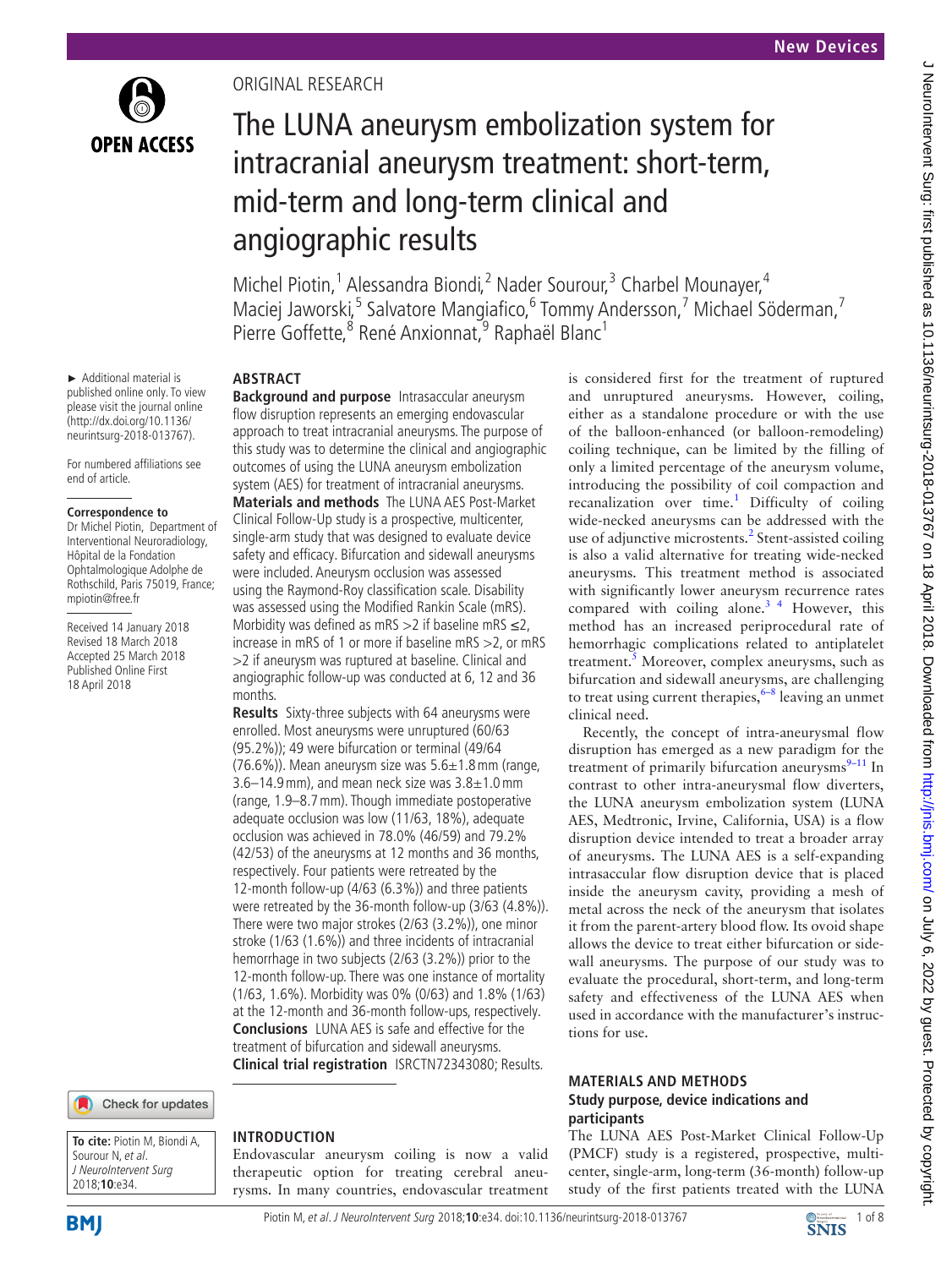

<span id="page-1-0"></span>**Figure 1** The LUNA aneurysm embolization system (AES) is a selfexpandable, round-ovoid implant made from a double layer of 72 nitinol 25 µm wires. The mesh (made of a total of 144 wires) is secured at proximal and distal ends, and clearly marked with radiopaque markers. Available sizes for the device are 4.5–8.5mm. The delivery system provides for distal navigation through all 0.027-inch compatible commercially available microcatheters. The detachment of the LUNA AES is mechanical and controlled by the operator activation of a delivery handle.

AES device. This PMCF study was specifically designed to collect safety and efficacy data on the LUNA AES for the treatment of saccular intracranial aneurysms in accordance with the manufacturer's instructions for use (IFU). The LUNA AES is indicated for endovascular embolization of saccular intracranial bifurcation and sidewall aneurysms with a height of 4.7–12.6mm, a width of 3.0–8.5mm, and is not limited based on aneurysm dome-toneck ratio.

Sixty-three subjects at nine European sites, including five sites in France and one each in Belgium, Italy, Sweden and Poland, were treated with the LUNA AES. Sixty-three subjects were screened and selected on an 'intention-to-treat' basis. Written informed consent was obtained for all subjects. Subject enrollment was initiated in June 2011 and completed in November 2013.

### **Inclusion and exclusion criteria**

Each subject was required to meet all of the following inclusion criteria: must have been a candidate for aneurysm coiling between 18 and 75 years old; must have been diagnosed with an intracranial aneurysm matching the manufacturer's IFU for the LUNA AES; and never have been previously treated. Exclusion criteria included any of the following conditions: the subject had a fusiform aneurysm; the target aneurysm had been previously treated by surgical or endovascular means; the presence of congestive heart failure, cardiac arrhythmia, unstable coronary artery disease, respiratory disease, cancer or symptomatic infection; the subject had a history of drug use, alcoholism, or neurovascular or neurological disease; the use of contrast media or angiography was contraindicated for use in the subject; the subject had participated in a clinical drug trial within the previous 28 days; the subject was simultaneously using steroid or immunosuppressive therapy; and the subject had a comorbid disease or condition that was expected to compromise his or her ability to complete follow-up assessments at 6 months.

# **Treatment**

The LUNA AES is a self-expandable, round-to-ovoid implant made from a double layer of  $72$  nitinol  $25 \mu m$  wires. The mesh (with a total of 144 wires) is secured at proximal and distal ends and marked with radiopaque markers ([figure](#page-1-0) 1). Available sizes for the device are 4.5–8.5mm. The delivery system allows distal navigation through all 0.027-inch compatible commercially available microcatheters. Detachment of the LUNA AES is mechanical and controlled by operator activation of a delivery handle. All procedures were conducted with 6-French guiding catheters or long-introducer sheaths. Microcatheters (with an internal lumen of 0.027 inches) for device delivery included Marksman or Rebar 27 (Covidien, Irvine, California, USA) and Excelsior 27 (Stryker Neurovascular, Fremont, California, USA).

# **Data collection, postoperative follow-up schedule, and antiplatelet therapy**

Each center completed a subject file with the following data: demographic information; aneurysm information, including rupture status, location, size and neck size; and procedure information, including date, size of device, access catheters used, perioperative medications, occurrence of complications, and use of additional devices during the procedure. A Modified Rankin Scale (mRS) score was collected for each subject before treatment and at discharge, and at 6-month, 12-month and 36-month follow-ups. Patients received antiplatelet therapy based on the discretion of the investigator or as per the standard of care at the institutions where the patient was treated. Angiographic assessment was completed by a blinded core laboratory for each follow-up.

# **Safety analysis**

Adverse events (AEs) were categorized using previously specified definitions of neurological events of interest: stroke (major and minor), transient ischemic attack (TIA), intracranial hemorrhage (ICH) and retreatments. All AEs were reviewed and adjudicated by an independent clinical events committee (CEC). The CEC consisted of three independent neurovascular physicians and surgeons who reviewed and adjudicated each of the reported AEs.

### **Efficacy analysis**

The efficacy variables were related to the ability of the device to embolize the intracranial aneurysm at various time points. Efficacy variables were blinded, analyzed and evaluated by one expert reader from an independent core laboratory. Specific variables evaluated in this study included the angiographic assessment of aneurysm occlusion grade according to the Raymond-Roy classification scale[,12](#page-7-5) parent-vessel compromise, and occlusion durability. Occlusion grade and parent-vessel compromise were assessed by angiography on the procedural baseline, 6-month and 12-month follow-up angiograms. Angiographic data were available for 61, 60, 59 and 55 patients immediately post procedure, and at 6-month, 12-month and 36-month follow-up, respectively.

### **Follow-up schedule**

The patients were followed up at 6, 12 and 36 months.

### **Statistical methods**

Sixty-three eligible subjects were enrolled after informed consent was obtained, with the intent of having at least 50 evaluable subjects after accounting for a 20% dropout rate.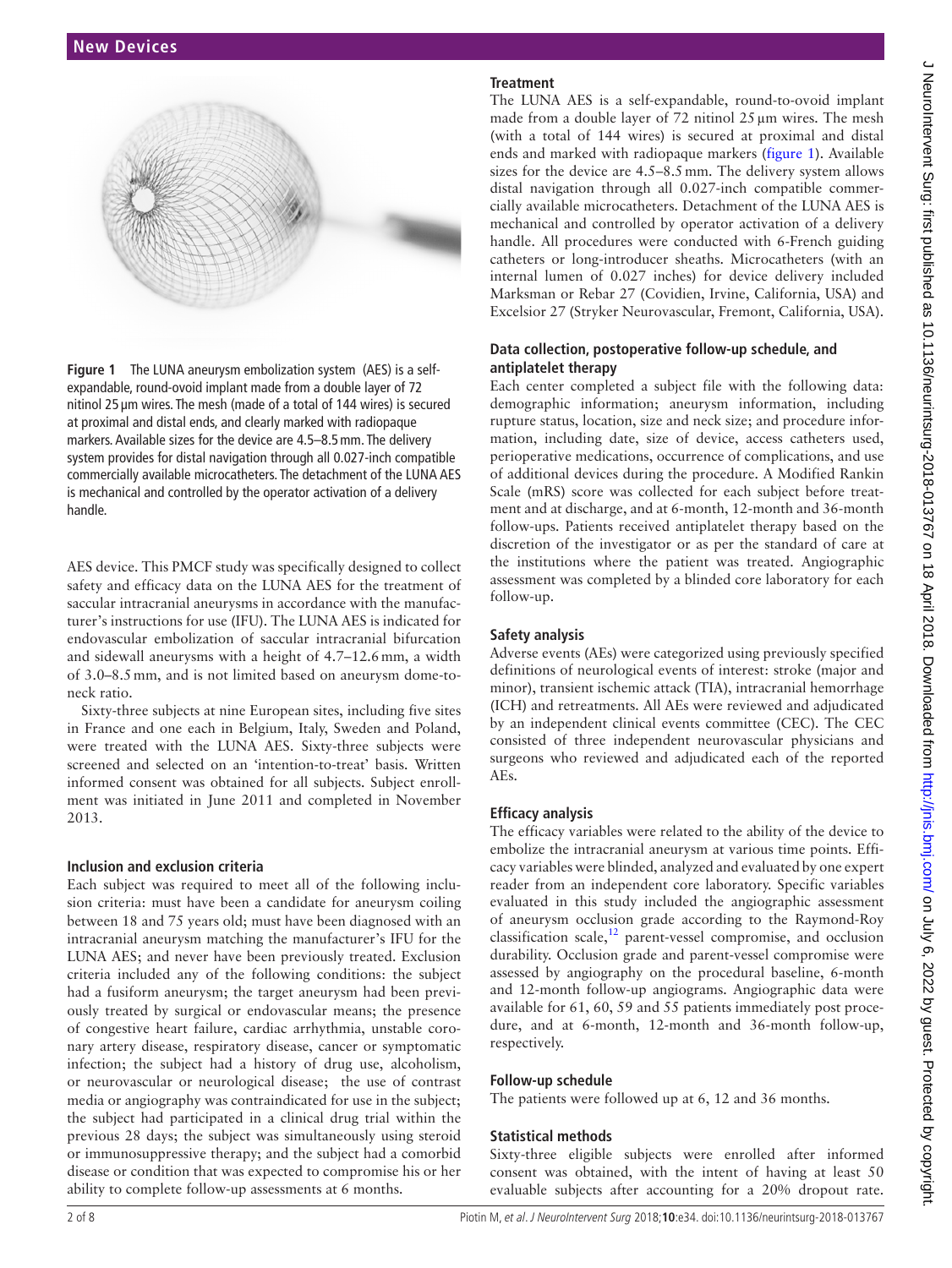<span id="page-2-1"></span>

| Aneurysm rupture status, n/N (%)                                   |                                    |
|--------------------------------------------------------------------|------------------------------------|
| Unruptured                                                         | 60/63 (95.2%)                      |
| Ruptured                                                           | 3/63(4.8%)                         |
| Aneurysm location, n/N (%)                                         |                                    |
| Anterior communicating artery                                      | 15/64 (23.4%)                      |
| Basilar artery apex                                                | 4/64(6.3%)                         |
| Middle cerebral arteries<br>Internal carotid artery (ICA) terminus | 19/64 (29.7%)<br>8/64 (12.5%)      |
| ICA, cavernous segment                                             | 3/64 (4.7%)                        |
| ICA, ophthalmic segment                                            | 3/64 (4.7%)                        |
| ICA, posterior communicating segment                               | 3/64 (4.7%)                        |
| ICA, hypophyseal segment                                           | 3/64(4.7%)                         |
| Posterior communicating artery                                     | 3/64 (4.7%)                        |
| Anterior cerebral artery                                           | $2/64$ (3.1%)                      |
| Posterior inferior cerebellar artery                               | 1/64(1.6%)                         |
| Aneurysm type, n/N (%)                                             |                                    |
| Sidewall                                                           | 15/64 (23.4%)                      |
| <b>Bifurcation or terminal</b>                                     | 49/64 (76.6%)                      |
| Aneurysm size, n/N (%)                                             |                                    |
| Large: $> 10$ mm                                                   | $2/64$ (3.1%)                      |
| Medium: 5-10 mm                                                    | 37/64 (57.8%)                      |
| Small: $<$ 5 mm                                                    | 25/64 (39.1%)                      |
| Mean aneurysm width, mean±SD (range)                               | $5.6 \pm 1.8$ mm $(3.6 - 14.9$ mm) |
| Bifurcation or terminal aneurysms                                  | $5.7\pm2.0$ mm $(3.6-14.9$ mm)     |
| Sidewall aneurysms                                                 | $5.2 \pm 1.0$ mm (3.9–7.1 mm)      |
| Mean aneurysm neck size, mean±SD (range)                           | $3.8 \pm 1.0$ mm $(1.9 - 8.7$ mm)  |
| Bifurcation or terminal aneurysms                                  | $3.9 \pm 1.1$ mm (1.9–8.7 mm)      |
| Sidewall aneurysms                                                 | $3.5\pm0.7$ mm $(2.4-5.3$ mm)      |
| Dome-to-neck ratio                                                 |                                    |
| Bifurcation or terminal aneurysms                                  | 1.46:1                             |
| Sidewall aneurysms                                                 | 1.49:1                             |

**Procedural data**

Sixty-one LUNA AES devices were implanted in 61 aneurysms in 60 subjects (one subject received two LUNA AES devices for the treatment of two aneurysms in two separate procedures). Three subjects did not receive a LUNA AES implant because deployment of the device failed. These subjects were treated with stent-assisted coiling  $(n=1)$ , coils  $(n=1)$ , and coils and balloon (n*=*1) because of aneurysm perforation with the microcatheter, inappropriate fit of the LUNA AES device for the aneurysm, and impossibility of device detachment due to vessel tortuosity. Of the 61 aneurysms treated with the LUNA AES device, three were treated with additional devices. One was treated with an additional stent and coils because of aneurysm recanalization due to LUNA AES device migration into the thrombus; another was treated with additional coils because of LUNA AES device failure due to bean-shaped opening of the device; and a third

# J NeuroIntervent Surg: first published as 10.1136/neurintsurg-2018-013767 on 18 April 2018. Downloaded from <http://jnis.bmj.com/> on July 6, 2022 by guest. Protected by copyright. NeuroIntervent Surg: first published as 10.1136/neurintsurg-2018-013767 on 18 April 2018. Downloaded from http://jnis.bmj.com/ on July 6, 2022 by guest. Protected by copyright

<span id="page-2-0"></span>

| Table 1<br>Baseline subject characteristics |                           |  |  |  |  |
|---------------------------------------------|---------------------------|--|--|--|--|
| <b>Characteristics</b>                      | $n/N$ (%)                 |  |  |  |  |
| Age: mean±SD (N) (median)                   | $52.4 \pm 10.9$ (63) (53) |  |  |  |  |
| Gender (female)                             | 52/63 (82.5%)             |  |  |  |  |
| <b>Modified Rankin Scale</b>                |                           |  |  |  |  |
| 0                                           | 52/63 (82.5%)             |  |  |  |  |
| $\mathbf{1}$                                | $6/63$ (9.5%)             |  |  |  |  |
| $\overline{2}$                              | 5/63 (7.9%)               |  |  |  |  |
| $\overline{3}$                              | $1/63$ $(1.6\%)$          |  |  |  |  |
| Arrhythmia/atrial fibrillation              | $2/61$ (3.3%)             |  |  |  |  |
| Cardiovascular disease                      | 5/63 (7.9%)               |  |  |  |  |
| Connective tissue disorder                  | 1/62 (1.6%)               |  |  |  |  |
| Diabetes - All                              | 4/63(6.3%)                |  |  |  |  |
| Insulin dependent                           | 1/4 (25%)                 |  |  |  |  |
| Controlled w/oral medication                | 3/4 (75%)                 |  |  |  |  |
| Controlled w/diet                           | 1/4 (25%)                 |  |  |  |  |
| Hyperlipidemia requiring medication         | 12/63 (19.0%)             |  |  |  |  |
| Peripheral vascular disease                 | 1/63 (1.6%)               |  |  |  |  |
| Hypertension requiring medication           | 22/63 (34.9%)             |  |  |  |  |
| History of smoking                          | 35/63 (55.6%)             |  |  |  |  |
| Stroke - all                                | 7/63 (11.1%)              |  |  |  |  |
| Ischemic stroke                             | $6/63$ (9.5%)             |  |  |  |  |
| Intracranial hemorrhage                     | 0/63(0%)                  |  |  |  |  |
| Subarachnoid hemorrhage                     | 1/63 (1.6%)               |  |  |  |  |
| Head trauma                                 | $3/62$ $(4.8\%)$          |  |  |  |  |
| Hydrocephalus                               | $2/63$ (3.2%)             |  |  |  |  |
| Seizure                                     | $1/63$ $(1.6\%)$          |  |  |  |  |

With 50 evaluable subjects, the margin of error for a 95% CI based on any proportion should be under 14%. Continuous variables were summarized using descriptive statistics such as number of observations (n), mean, SD, median, minimum and maximum. Categorical variables were tabulated using frequency (n) and percentage (%). Because this was a post-market study focused exclusively on safety and efficacy, no control group was enrolled. All data manipulations and descriptive summaries were performed using SAS version 9.3 or later.

# **Results**

# **Subject demographics and medical history**

Sixty-three subjects with 64 aneurysms were enrolled for treatment in this study (one subject was re-enrolled for a second procedure to treat an additional aneurysm with a LUNA AES). Subject enrollment occurred between 13 June 2011 and 19 November 2013. The mean age was 52.4 (52 women, 82.5%; [table](#page-2-0) 1).

# **Aneurysm characteristics**

At baseline, most aneurysms (60/63, 95.2%) were unruptured ([table](#page-2-1) 2). Forty-nine of the 64 aneurysms (49/64, 76.6%) were either bifurcation or terminal aneurysms. Fifteen had a sidewall origin (15/64, 23.4%). Aneurysm sizes were considered small if  $\leq$ 5 mm, medium if 5–10 mm and large if  $>$ 10 mm. There were two large aneurysms (2/64, 3.1%), 37 medium (37/64, 57.8%) and 25 small (25/64, 39.1%). The dome-to-neck ratio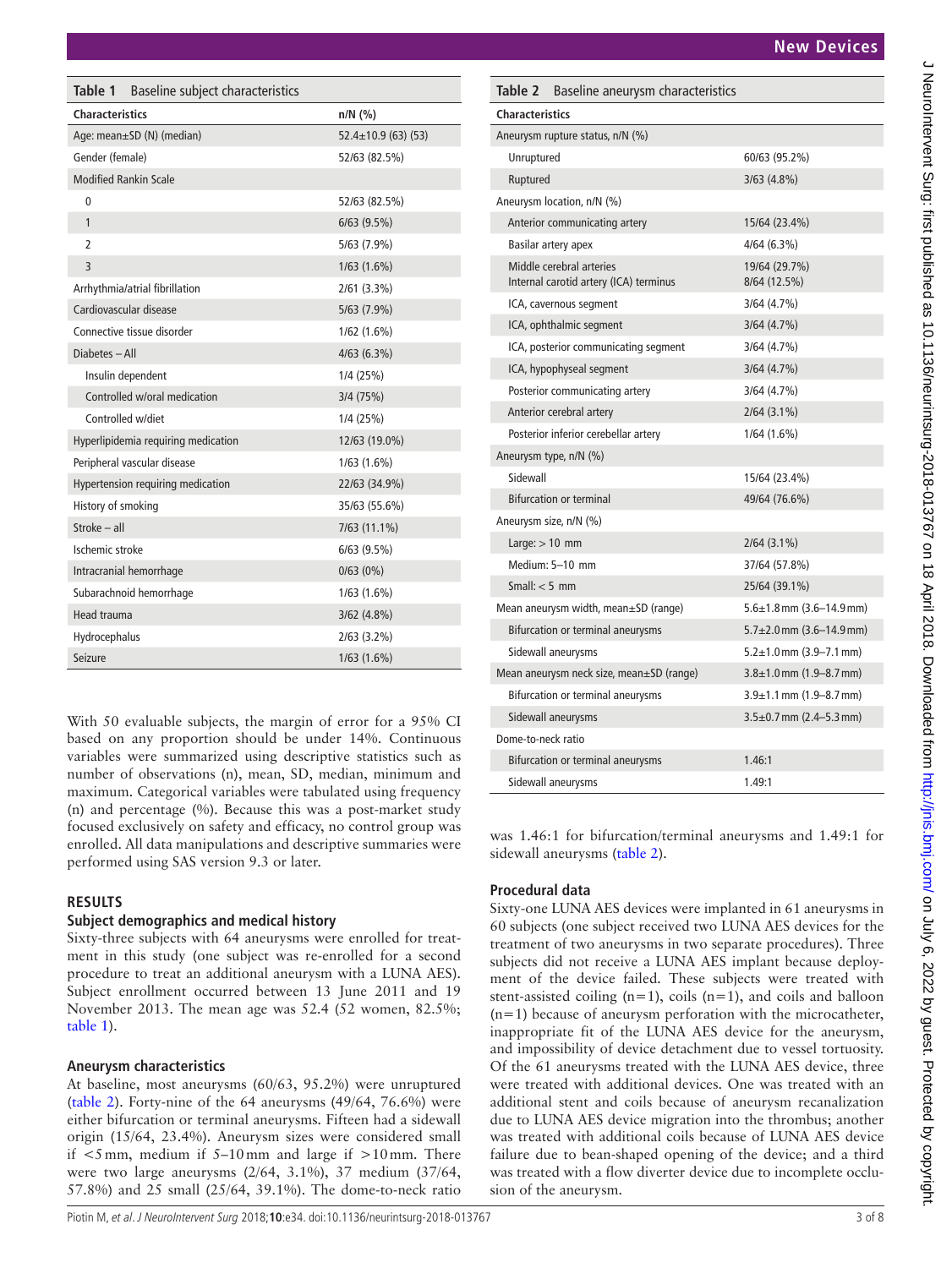Intermediate catheters were used in 45 (45/61, 73.8%) procedures. Forty LUNA AES devices were delivered in the first attempt (40/64, 62.5%), 16 devices were deployed on the second attempt (16/64, 25.0%), and eight required more than two deployments (8/64, 12.5%). Each deployment attempt used a separate LUNA AES device. The mean number of attempts was 1.6 per procedure. The mean procedure time for LUNA AES implantation, which included LUNA AES inserted for the first time in the introducer sheath to final removal of the LUNA AES from the introducer sheath, was 13.6min (range, 2–70min). The mean total procedure time (skin to skin) was 119.9min (range, 25–240min).

Of 63 subjects, 55 (87.3%) received heparin, 18 (28.6%) received nimodipin, 4 (6.3%) received glycoprotein IIb/IIIa inhibitors, and 26 (41.3%) received aspirin. A combination of heparin and aspirin was administered in 22 (34.9%) subjects. Either heparin or aspirin was given to 59 (93.7%) subjects. Two subjects (3.2%) did not receive either heparin or antiplatelet medications. Of the four patients who received glycoprotein IIb/IIIa inhibitors, the treatment was administered due to a blood clot in the distal artery at the end of the intervention in two subjects (2/63, 3.2%) (there was no clinical consequence in either case), stent placement in one subject (1.6%), and an intra-arterial protrusion of the LUNA AES device at the end of the implant procedure without thrombotic formation or clinical consequence in the other subject (1.6%).

# **Device effectiveness**

Post-procedure angiographic evaluation was performed for all 61 LUNA AES-treated aneurysms; 6-month follow-up data

were evaluated in 60 aneurysms, 12-month follow-up data for 59 aneurysms, and 36-month follow-up data for 55 aneurysms (tables 3 and 5). Immediately after LUNA AES implantation, adequate occlusion (complete occlusion plus residual neck) was observed in 11/61 aneurysms (18.0%), and residual aneurysm was observed in 50/61 aneurysms (82.0%). At the 6-month follow-up, adequate occlusion was reported in 49/60 aneurysms (81.7%); in 46/59 aneurysms (78.0%) at the 12-month follow-up; and in 42/53 aneurysms (79.2%) at the 36-month follow-up (table 3). [Table](#page-5-0) 5 provides an additional breakdown of the occlusion data by the sizes of the treated aneurysms over the course of the study (small,  $\leq 5$  mm; medium,  $5-10$  mm; and large,  $>10$  mm). We found that, at all timepoints, the complete occlusion rate of small aneurysms was higher than that of medium aneurysms, and though we had only two large aneurysms, this category had the lowest occlusion rates. Digital subtraction angiography (DSA) also showed decreased aneurysmal filling with contrast stagnation in the aneurysm sac in a majority of cases. [Figure](#page-4-0) 2 shows an example of occlusion at the 36-month follow-up.

No LUNA AES-treated aneurysm bled or re-bled during the follow-up period. Retreatment was performed in four subjects within 12 months (4/63, 6.3%). In one subject, 6-month follow-up DSA showed complete recanalization of an initially partially thrombosed aneurysm due to migration of the LUNA AES device into the thrombus. In another subject, recanalization of the LUNA AES-treated aneurysm was noted at 6-month follow-up, requiring retreatment. Two additional retreatments were performed in two subjects owing to inadequate aneurysm occlusion (inadequate LUNA AES deployments that were not seen at the time of the procedure).

| Modified Rankin Scale (mRS), mortality and morbidity<br>Table 3  |                     |                            |                    |                     |                     |  |  |
|------------------------------------------------------------------|---------------------|----------------------------|--------------------|---------------------|---------------------|--|--|
|                                                                  | Patients, n (%)     |                            |                    |                     |                     |  |  |
|                                                                  | <b>Baseline</b>     | <b>Discharge</b>           | 6 months           | 12 months           | 36 months           |  |  |
| mRS score                                                        | $n=64$              | $n=63$                     | $n = 61$           | $n=59$              | $n=55$              |  |  |
| $\mathbf{0}$                                                     | 52 (81.2%)          | 55 (87.3%)                 | 56 (91.8%)         | 54 (91.5%)          | 48 (87.3%)          |  |  |
| $\mathbf{1}$                                                     | $6(9.4\%)$          | $6(9.5\%)$                 | $3(4.9\%)$         | $4(6.8\%)$          | $6(10.9\%)$         |  |  |
| $\overline{2}$                                                   | $5(7.8\%)$          | $2(3.2\%)$                 | $2(3.3\%)$         | $1(1.7\%)$          | $1(1.8\%)$          |  |  |
| 3                                                                | $1(1.6\%)$          | $0(0.0\%)$                 | $0(0.0\%)$         | $0(0.0\%)$          | $0(0\%)$            |  |  |
| $4 - 6$                                                          | $0(0.0\%)$          | $0(0.0\%)$                 | $0(0.0\%)$         | $0(0.0\%)$          | $0(0\%)$            |  |  |
| Occlusion grade*                                                 |                     | Procedure<br>$n = 61$      | 6 months<br>$n=60$ | 12 months<br>$n=59$ | 36 months<br>$n=53$ |  |  |
| Adequate occlusion (complete<br>occlusion+residual neck)         |                     | 11 (18.0%)                 | 49 (81.7%)         | 46 (78.0%)          | 42 (79.2%)          |  |  |
| Complete occlusion                                               |                     | $4(6.6\%)$                 | 25 (41.7%)         | 27 (45.8%)          | 24 (45.3%)          |  |  |
| <b>Residual neck</b>                                             |                     | 7(11.5%)                   | 24 (40.0%)         | 19 (32.2%)          | 18 (34.0%)          |  |  |
| Residual aneurysm                                                |                     | 50 (82.0%)                 | 11 (18.3%)         | 13 (22.0%)          | 11 (20.7%)          |  |  |
|                                                                  | Procedure<br>$n=63$ | <b>Discharge</b><br>$n=63$ | 6 months<br>$n=63$ | 12 months<br>$n=62$ | 36 months<br>$n=56$ |  |  |
| Thromboembolic events                                            | $2(3.2\%)$          | $0(0.0\%)$                 | $0(0.0\%)$         | $2(3.2\%)$          |                     |  |  |
| Asymptomatic                                                     | $1(1.6\%)$          | $0(0.0\%)$                 | $0(0.0\%)$         | $0(0.0\%)$          |                     |  |  |
| Symptomatic without sequelae                                     | $1(1.6\%)$          | $0(0.0\%)$                 | $0(0.0\%)$         | $0(0.0\%)$          |                     |  |  |
| Symptomatic with sequelae                                        | $0(0.0\%)$          | $0(0.0\%)$                 | $0(0.0\%)$         | $0(0.0\%)$          |                     |  |  |
| Intraprocedural rupture                                          | $2(3.2\%)$          | <b>NA</b>                  | <b>NA</b>          | <b>NA</b>           | <b>NA</b>           |  |  |
| Morbidity <sup>+</sup>                                           | $0(0\%)$            | $0(0.0\%)$                 | $0(0.0\%)$         | $0(0.0\%)$          | 1(1.79%)            |  |  |
| Mortality<br>*Occlusion arade obtained from sere laboratory data | $0(0.0\%)$          | $0(0.0\%)$                 | $0(0.0\%)$         | $0(0.0\%)$          | 1(1.79%)            |  |  |

\*Occlusion grade obtained from core laboratory data.

†Defined as mRS>2 if baseline ≤2; mRS+1 or more if baseline >2; mRS>2 if ruptured at baseline.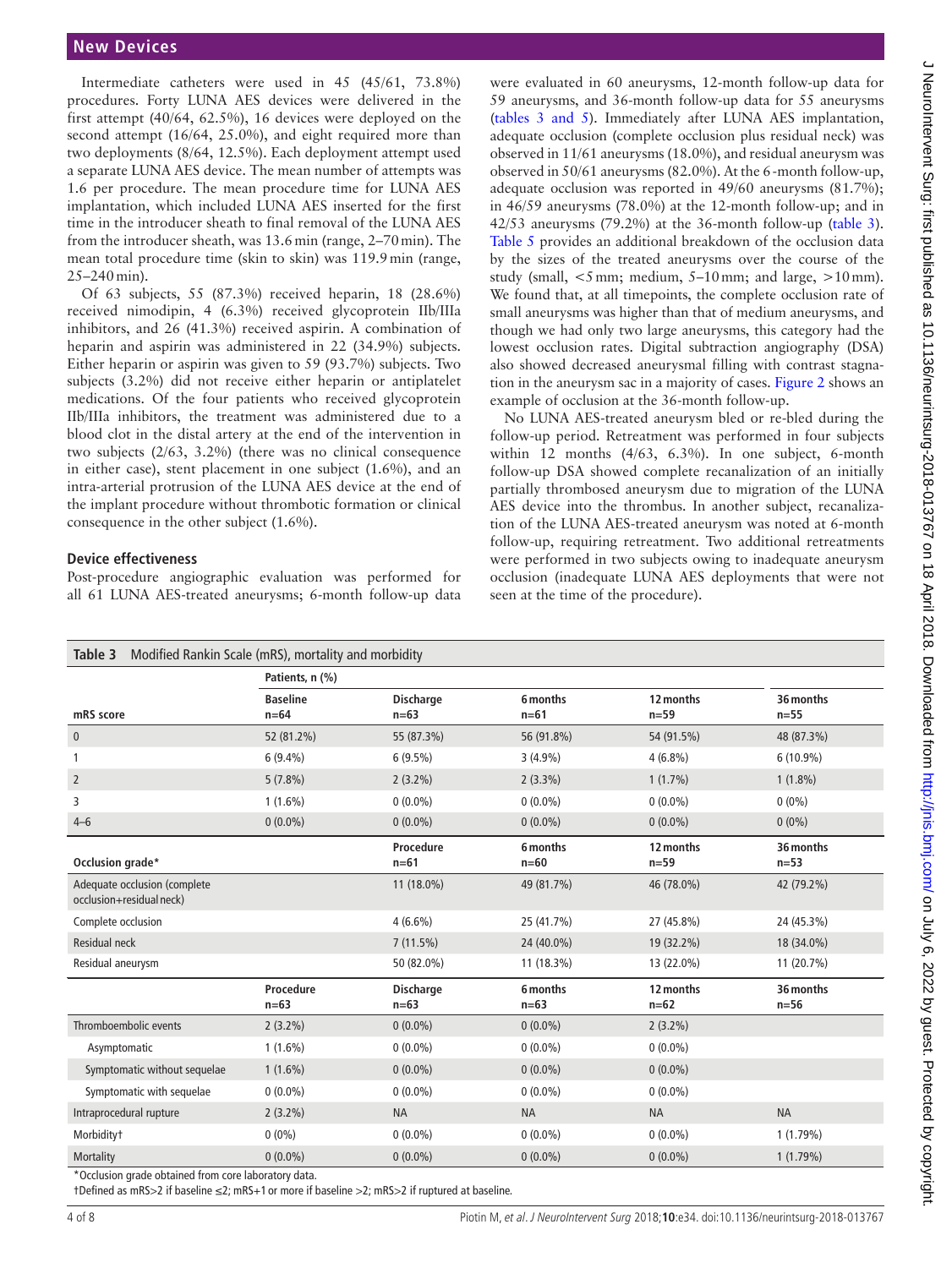

**Figure 2** Occlusion example. (A) Baseline angiography for a patient with a 8.0mm anterior communicating saccular aneurysm. (B) Plain radiograph during the LUNA aneurysm embolization system (AES) implantation. (C) Immediate control angiogram after implantation showing flow reduction within the aneurysm. The same patient at 36-month follow-up with 3D angiography: (D) early arterial phase of angiography; (F) late arterial phase showing complete circulatory exclusion of the aneurysm.

### **Safety outcomes**

The baseline mRS score was determined in all 64 aneurysms (one subject had two aneurysms treated in separate procedures, and completed mRS evaluations for each aneurysm); mean score was 0.3. At 6-month, 12-month and 36-month follow-up, mean mRS score was 0.1. At the 12-month follow-up, 27 AEs had occurred; by the 36-month follow-up, 44 AEs had occurred in 27 subjects (27/63, 42.9%). The independent CEC adjudicating AEs determined that 10 of those 44 AEs were device related and 6 were procedure related (online [supplementary material](https://dx.doi.org/10.1136/neurintsurg-2018-013767)).

### **Mortality, morbidity and neurological adverse events of interest**

Two of the 63 subjects experienced a major stroke (2/63, 3.2%; [table](#page-4-1) 4), including one on day one due to a procedure-related carotid dissection. The event resolved without sequelae within 4days. The other major stroke occurred within the 12-month

<span id="page-4-0"></span>follow-up period during treatment of a concomitant aneurysm with coils and stents, causing a left hemiparesis with a mRS of 3 and persistent neurological deficit (≥4-point NIH Stroke Scale score). Within 12 months, another patient experienced a minor stroke due to an embolic migration at a contralateral vessel during follow-up angiography at the 1-year visit resulting in an increase in mRS from 0 to 1. Three subjects experienced a TIA; subjects recovered within 24hours. Three incidents of ICH occurred in two of the 63 subjects (2/63, 3.2%). One subject had two incidents of ICH on the day of the procedure, an intraventricular hemorrhage and a subarachnoid hemorrhage (SAH), which were due to perforation of an aneurysm caused by a microcatheter. The second ICH, an SAH, occurred on day 71 due to spontaneous rupture of a contralateral untreated, non-index, middle cerebral artery aneurysm that was unrelated to the target aneurysm and not treated with a LUNA AES device. The last ICH resulted from the perforation of an aneurysm

<span id="page-4-1"></span>

| Neurological adverse events of interest<br>Table 4 |                     |                       |                                   |                           |                      |  |  |  |
|----------------------------------------------------|---------------------|-----------------------|-----------------------------------|---------------------------|----------------------|--|--|--|
| <b>Events</b>                                      | Total, $n/N$ $(\%)$ | 0-24 hours, $n/N$ (%) | >24 hours-30 days, n/N<br>$(\% )$ | 31 days-1 year, $n/N$ (%) | 1-3 years, $n/N$ (%) |  |  |  |
| <b>Stroke</b>                                      |                     |                       |                                   |                           |                      |  |  |  |
| Major                                              | $2/63$ (3.2%)       | $0/63$ $(0.0\%)$      | 1/63(1.6%)                        | 1/62(1.6%)                | $0/56(0.0\%)$        |  |  |  |
| <b>Minor</b>                                       | $1/63(1.6\%)$       | $0/63(0.0\%)$         | $0/63$ $(0.0\%)$                  | 1/62(1.6%)                | $0/56(0.0\%)$        |  |  |  |
| TIA                                                | 3/63(4.8%)          | $0/63(0.0\%)$         | $2/63$ $(3.2\%)$                  | $0/62(0.0\%)$             | 1/56(1.8%)           |  |  |  |
| Intracranial hemorrhage                            | $2/63$ (3.2%)*      | $1/63$ (1.6%)*        | $0/63(0.0\%)$                     | 1/62(1.6%)                | $0/56(0.0\%)$        |  |  |  |
| SAH                                                | $2/63$ (3.2%)       | 1/63(1.6%)            | $0/63(0.0\%)$                     | 1/62(1.6%)                | $0/56(0.0\%)$        |  |  |  |
| <b>IPH</b>                                         | $0/63(0.0\%)$       | $0/63$ $(0.0\%)$      | $0/63(0.0\%)$                     | $0/62$ $(0.0\%)$          | $0/56(0.0\%)$        |  |  |  |
| EDH                                                | $0/63$ $(0.0\%)$    | $0/63$ $(0.0\%)$      | $0/63(0.0\%)$                     | $0/62(0.0\%)$             | $0/56(0.0\%)$        |  |  |  |
| <b>SDH</b>                                         | $0/63(0.0\%)$       | $0/63(0.0\%)$         | $0/63(0.0\%)$                     | $0/62(0.0\%)$             | $0/56(0.0\%)$        |  |  |  |
| <b>IVH</b>                                         | $1/63(1.6\%)$       | $1/63$ $(1.6\%)$      | $0/63(0.0\%)$                     | $0/62(0.0\%)$             | $0/56(0.0\%)$        |  |  |  |

\*In these cases, one patient had two intracranial hemorrhage events in the given period and was counted only once.

EDH, epidural hemorrhage; IPH, intraparenchymal hemorrhage; IVH, intraventricular hemorrhage; SAH, subarachnoid hemorrhage; SDH, subdural hemorrhage; TIA, transient ischemic attack.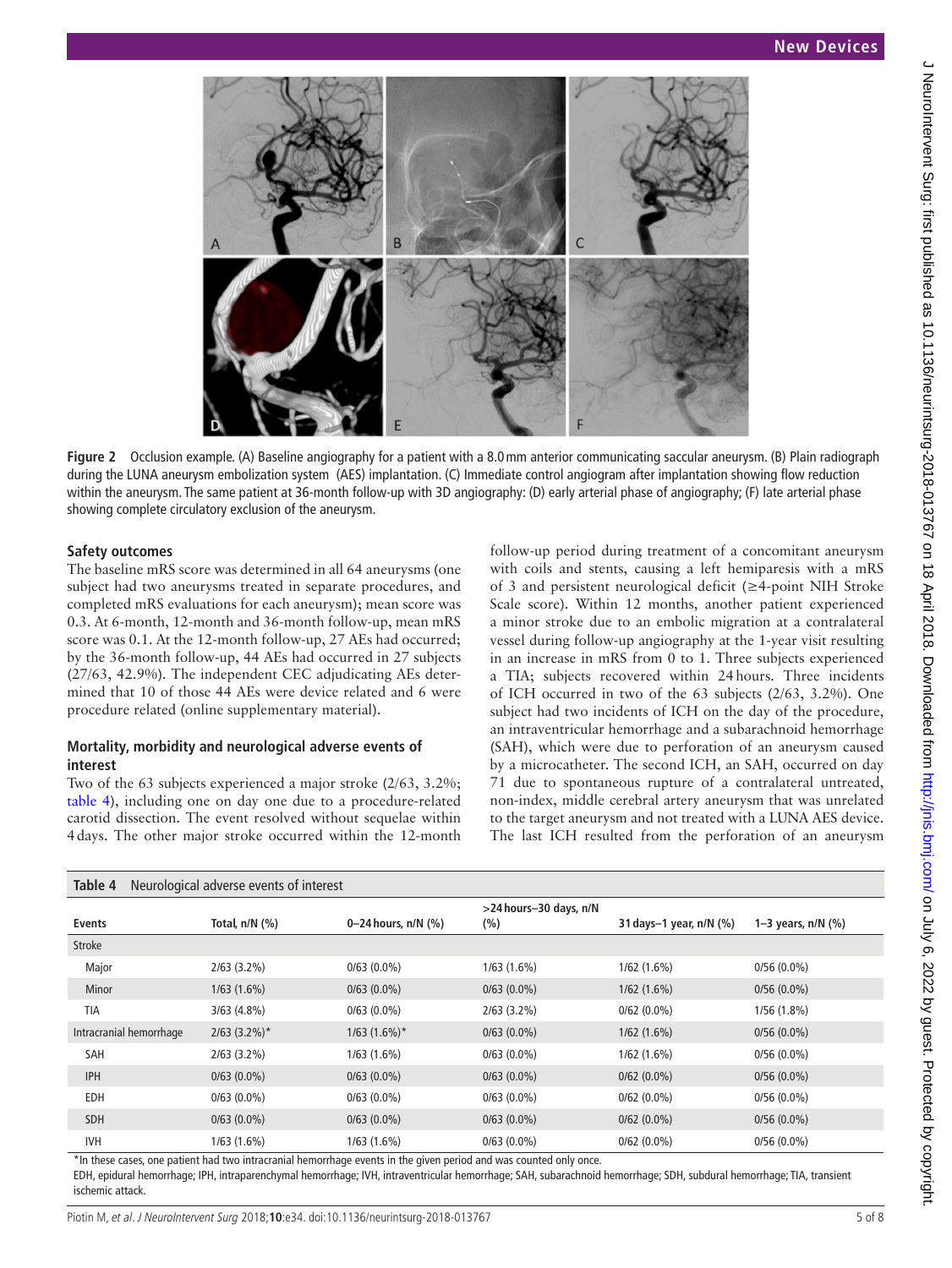caused by a microcatheter mentioned above. This was one of two procedural ruptures (2/63, 3.2%); the other occurred in a cavernous aneurysm due to a guidewire perforation. The event led to a carotid cavernous fistula that spontaneously healed and did not lead to an ICH; therefore, the CEC did not adjudicate that event as an ICH.

There was one instance of mortality that occurred between the 12-month and 36-month follow-ups. At 1.6 years post enrollment, the subject presented with bladder carcinoma with pulmonary metastases. The subject had two operations for the carcinoma while undergoing chemotherapy and died 2.3 years post enrollment. This AE was adjudicated as serious in seriousness, severe in severity, related to concomitant disease and death as outcome.

### **Parent-vessel compromise after device deployment**

Angiographic evaluation immediately after the procedure to detect parent-vessel compromise showed complete occlusion of the parent vessel in 2/61 aneurysms (3.3%), partial occlusion of more than 50% of the parent vessel in 2/61 (3.3%) aneurysms, and partial occlusion of up to 50% of the parent vessel was observed in 4/61 (6.6%) aneurysms. There were two ischemic events reported in cases of less than 50% parent vessel occlusion with LUNA AES protrusion (2/8; 25%). There was one ischemic event reported in a case in which there was no LUNA AES protrusion (1/52; 1.9%). Overall, there was a significant relationship between LUNA AES protrusion and the occurrence of an ischemic event (p=0.0442).

### **Antiplatelet therapy during follow-up**

Four subjects took aspirin and one subject took both aspirin and clopidogrel at up to 1-month follow-up. At up to 3-month follow-up, one subject took aspirin and one took clopidogrel. Through 6-month follow-up, two subjects took aspirin and one took both aspirin and clopidorel. At 9-month follow-up, one subject took aspirin and one took both aspirin and clopidogrel. At 12-month follow-up, one subject took aspirin. At 18-month follow-up, five subjects took aspirin and two subjects took clopidorel. At up to 30-month follow-up, two subjects took aspirin. Through 36-month follow-up, 10 subjects took aspirin, one took clopidogrel, and one took both.

In 60 patients with successful LUNA AES implant, there were three ischemic events: 3 in 33 subjects with postoperative antiplatelet use and 0 in 27 with no postoperative antiplatelet use. There was no significant difference in rates of ischemic event by postoperative antiplatelet use (p=0.2449).

# **Discussion**

Our study's results support the safety and efficacy of the LUNA AES for the treatment of unruptured bifurcation and sidewall intracranial aneurysms of a wide range of sizes. This series represents the first cohort of subjects ever treated with the LUNA AES device. Analysis of the treated population showed excellent LUNA AES implantation success, with implantation in 61/64 aneurysms (95.3%) and limited use of adjunctive implant devices (7/61, 11.5%). Both sidewall and bifurcation aneurysms were successfully treated. Treatment was most effective for small aneurysms and least effective for large aneurysms, though our sample size of large aneurysms was small [\(table](#page-5-0) 5). The LUNA AES might also be effective based on our observations after treatment of three patients with ruptured aneurysms, though the sample size in this series was small and further studies are warranted to determine its safety and efficacy in treating ruptured aneurysms. Symptomatic device-related or procedure-related thromboembolic events in the first 30 days consisted of two TIAs and one major stroke. Parent vessel compromise occurred in 8 of 63 patients, including four instances of >50%parent vessel occlusion, although no ischemic events were reported in these four patients. Adequate aneurysm occlusion at 1-year follow-up was achieved in a significant majority of aneurysms with low morbidity and mortality.

### **Comparison between LUNA AES and the WEB device**

Intra-aneurysmal flow disruption has dramatically altered the landscape of aneurysm treatment, particularly the WEB device.<sup>9-11</sup> WEB is a self-expanding nitinol microbraid mesh implant delivered through a catheter and sized to fit and occlude an aneurysm in a single step with a single device, thereby limiting procedural time. However, the WEB device specifically addresses wide-necked aneurysms and is limited to the treatment of bifurcation aneurysms. The LUNA AES can address a wider range of aneurysms; however, in our study, the majority of aneurysms were <10mm and unruptured, meaning further study is needed of larger and ruptured aneurysms. The rate of thromboembolic events in our study was comparable to that seen in three studies evaluating the WEB device  $(9.6\%, 7.6\% \text{ and } 15.0\%)^{9-11}$ and in large coiling series  $(7.1\%$  in ATENA<sup>13</sup> and 12.5% in CLARITY).[14](#page-7-7) Morbidity and mortality were low in our study of LUNA AES and in studies of the WEB device.<sup>[11 15](#page-7-8)</sup> Although our series reported four retreatment cases due to incomplete occlusion from failure of proper device deployment or device migration, we did not note any instances of compression at follow-up, unlike the WEB device.<sup>16 17</sup> Thus, the LUNA AES device is limited to at least one mechanism of potential device failure. One subject presented with a cerebral abscess 34 days

<span id="page-5-0"></span>

| Table 5                         | Aneurysm occlusion status by size        |                     |                     |                           |                                           |                         |                     |                                           |                     |                  |               |                           |
|---------------------------------|------------------------------------------|---------------------|---------------------|---------------------------|-------------------------------------------|-------------------------|---------------------|-------------------------------------------|---------------------|------------------|---------------|---------------------------|
|                                 | Extent of occlusion at 6-month follow-up |                     |                     |                           | Extent of occlusion at 12-month follow-up |                         |                     | Extent of occlusion at 36-month follow-up |                     |                  |               |                           |
| Aneurysm<br>size                | Complete                                 | Near<br>complete    | Incomplete          | <b>Number</b><br>measured | Complete                                  | <b>Near</b><br>complete | Incomplete          | <b>Number</b><br>measured                 | Complete            | Near<br>complete | Incomplete    | <b>Number</b><br>measured |
| Small<br>$(<5$ mm $)$           | 5/10 (50.0%)                             | 3/10 (30.0%)        | $2/10(20.0\%)$      | 10                        | $6/10(60.0\%)$                            | 2/10 (20.0%)            | $2/10(20.0\%)$      | 10                                        | 6/9(66.7%)          | $1/9(11.1\%)$    | $2/9(22.2\%)$ | 9                         |
| Medium<br>$(5-10$ mm)           | 21/51<br>$(41.2\%)$                      | 22/51<br>$(43.1\%)$ | 8/51 (15.7%) 51     |                           | 21/48<br>$(43.8\%)$                       | 17/48<br>$(35.4\%)$     | 10/48<br>$(20.8\%)$ | 48                                        | 18/44<br>$(40.9\%)$ | 18/44 (40.9%)    | 8/44 (18.2%)  | 44                        |
| Large<br>$(>10$ mm)             | $0/2(0\%)$                               | $0/2(0\%)$          | $2/2(100\%)$        | $\overline{2}$            | $0/2(0\%)$                                | $1/2$ (50.0%)           | $1/2$ (50.0%)       | $\overline{2}$                            | $0/2(0\%)$          | $1/2$ (50.0%)    | $1/2$ (50.0%) |                           |
| Totals by<br>occlusion<br>grade | 26/63<br>$(41.3\%)$                      | 25/63<br>(39.7%)    | 12/63<br>$(19.0\%)$ | 63                        | 27/60<br>$(45.0\%)$                       | 20/60<br>(33.3%)        | 13/60<br>$(21.6\%)$ | 60                                        | 24/55<br>$(43.6\%)$ | 20/55 (36.4%)    | 11/55 (20%)   | 55                        |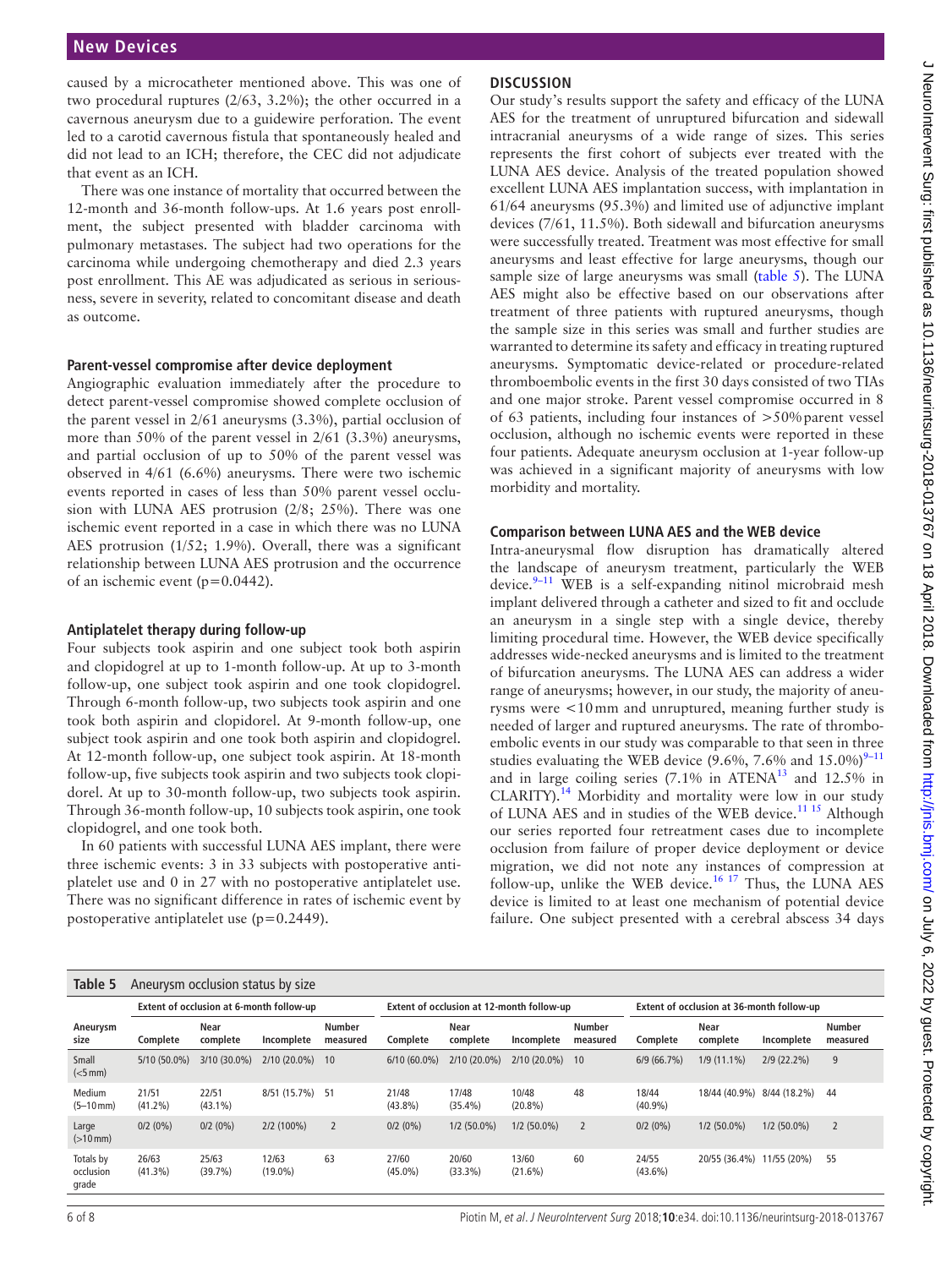after LUNA AES implantation that necessitated hospital readmission. The occurrence of an infectious complication after aneurysm coiling is unlikely but has been previously reported.<sup>18–20</sup>

There was no morbidity or mortality at 1-month follow-up, confirming the safety of LUNA AES treatment. In the WEBCAST and French Observatory series of WEB, morbidity and mortality at 1-month follow-up after implantation of the WEB device were 2.7% and  $0.0\%$ , respectively.<sup>[11](#page-7-8)</sup> In the WEB Intrasaccular Therapy (WEB IT) study, the morbidity and mortality at 1-month follow-up were 0.7% and 0.0%, respectively.[15](#page-7-11) In our study, at 6-month follow-up, the morbidity was 1.8% because of the rupture of an untreated contralateral aneurysm. At 12-month follow-up, morbidity was 1.8% because of the treatment with coils of a previously untreated aneurysm, and mortality was 1.8%. In comparison, 12-month neurological morbidity and mortality in the WEBCAST and French Observatory study were 0.0% and 1.0%, respectively[.11](#page-7-8) None of the LUNA AES-treated aneurysms re-bled during the 36-month observational period.

The occlusion rates in our study were similar to results reported in the WEBCAST and French Observatory studies conducted with the WEB device in the treatment of bifurcation aneurysms, showing an adequate occlusion rate of 82.0% at 1-year follow-up<sup>11</sup>; however, the WEB device is limited to use in wide-neck bifurcation aneurysms. The anatomical results observed in our study are comparable to previous series dealing with small aneurysms treated by coiling because our inclusion criteria allowed inclusion of aneurysms that are otherwise treatable by simple or balloon-assisted coiling. However, LUNA AES can be deployed more quickly than coils, reducing procedure time, and each additional coil loop added to an aneurysm introduces the risk of rupturing the aneurysm, while LUNA AES only needs to be placed once. The 0.027-inch catheter may introduce risks of perforation or difficulty deploying the LUNA AES device. Aneurysm occlusion occurred more rapidly during the first 6 months and was relatively stable by 1year.

### **Retreatment, safety and potential advantages of LUNA AES**

Retreatment was performed in four subjects because the LUNA AES device behaved similarly to coils in those instances: the implant progressively migrated within the preexisting aneurysmal fundus clot in a manner previously observed with the WEB device.<sup>[21](#page-7-12)</sup> The LUNA AES retreatment rates observed in this study are similar to those seen with the WEB device and with bare and hydrogel coils.<sup>11 22</sup> Higher retreatment rates have been seen with Cerecyte coils, bare platinum or polyglycolic-lactic acid (PGLA)-coated coils. $23-25$  A partially thrombosed aneurysm is recognized as a favoring factor for aneurysm rapid recanaliza-tion after coiling.<sup>[26](#page-7-14)</sup> However, because indications for aneurysm retreatment are not strictly established, future studies specifically comparing the various available coil types and flow disruption devices will be needed to identify any statistically significant differences in outcomes.

Overall, our findings not only indicate that LUNA AES treatment according to the manufacturer's indications is indeed safe and effective, but they also suggest that LUNA AES may offer some advantages over current standard therapies. Its relatively fast deployment reduces procedure time, and our safety and efficacy data point to an extremely low risk of rupture. In addition, LUNA AES is designed as a single-device treatment for an entire aneurysm, eliminating the increased risk of rupture present each time a coil loop is released into the aneurysm. However, future comparative randomized and controlled studies will be needed to determine whether LUNA AES offers therapeutic advantages

compared with standard methods, and, if so, when specifically it may be indicated.

### **Limitations**

This prospective series has the inherent limitations of a single-arm, non-randomized study. The concept of intrasaccular flow disruption was validated for small and medium aneurysms with favorable dome-to-neck ratios, but needs further testing for large aneurysms and wider-necked aneurysms. Our study included only a small number of acutely ruptured aneurysms, making it difficult to draw conclusions regarding the use of the LUNA AES with ruptured aneurysms.

# **Conclusions**

The LUNA AES is similar in safety and efficacy to coiling for treatment of intracranial aneurysms. Rates of morbidity and mortality were low, and adequate occlusion was achieved in a majority of cases.

### **Author affiliations**

<sup>1</sup>Department of Interventional Neuroradiology, Foundation Rothschild Hospital, Paris, France

<sup>2</sup> Department of Neuroradiology and Endovascular Therapy, CHU Besançon, Besancon, France

<sup>3</sup>Department of Interventional Neuroradiology, CHU Pitié Salpêtrière, Paris, France <sup>4</sup>Department of Interventional Neuroradiology, CHU Limoges, Limoges, France <sup>5</sup>Second Department of Radiology, Medical University of Warsaw, Warsaw, Poland Department of Interventional Neuroradiology, Careggi University Hospital, Florence, Italy

<sup>7</sup>Department of Neuroradiology, The Karolinska University Hospital in Solna, Stockholm, Sweden

<sup>8</sup>Department of Neuroradiology, Cliniques Universitaires Saint-Luc, Université Catholique de Louvain, Brussels, Belgium

<sup>9</sup>Department of Neuroradiology, CHU Nancy, Nancy, France

**Contributors** MP, AB, NS, CM, MJ, SM, TA, MSö, PG, RéA, RëB: made substantial contributions to the conception or design of the work; or the acquisition, analysis, or interpretation of data for the work; drafted the work or revised it critically for important intellectual content; and gave final approval of the version to be published; and agreed to be accountable for all aspects of the work, ensuring that questions related to the accuracy or integrity of any part of the work were appropriately investigated and resolved.

**Funding** This research received funding from Medtronic.

**Competing interests** MP, consultancy agreement with Medtronic, Stryker, MicroVention, Penumbra, Balt; AB, none; NS, none; CM, consultancy agreement with Medtronic and MicroVention; MJ, none; SM, consultancy agreement with Codman; TA, none; MS, none; PG, none; RA, none; RB, consultancy agreement with Medtronic, Stryker, MicroVention, Penumbra, Balt.

**Patient consent** Obtained.

**Ethics approval** Comité de Protection des Personnes Ile de France XI.

**Provenance and peer review** Not commissioned; externally peer reviewed.

**Data sharing statement** The authors are making available any additional unpublished data, such as unprocessed data, protocols, or images. The data are available upon request from the corresponding author.

**Open access** This is an open access article distributed in accordance with the Creative Commons Attribution Non Commercial (CC BY-NC 4.0) license, which permits others to distribute, remix, adapt, build upon this work non-commercially, and license their derivative works on different terms, provided the original work is properly cited and the use is non-commercial. See: [http://creativecommons.org/](http://creativecommons.org/licenses/by-nc/4.0/) [licenses/by-nc/4.0/](http://creativecommons.org/licenses/by-nc/4.0/)

© Article author(s) (or their employer(s) unless otherwise stated in the text of the article) 2018. All rights reserved. No commercial use is permitted unless otherwise expressly granted.

# **References**

<span id="page-6-0"></span>1 Crobeddu E, Lanzino G, Kallmes DF, et al. Review of 2 decades of aneurysmrecurrence literature, part 1: reducing recurrence after endovascular coiling. [AJNR Am](http://dx.doi.org/10.3174/ajnr.A3032)  [J Neuroradiol](http://dx.doi.org/10.3174/ajnr.A3032) 2013;34:266–70.